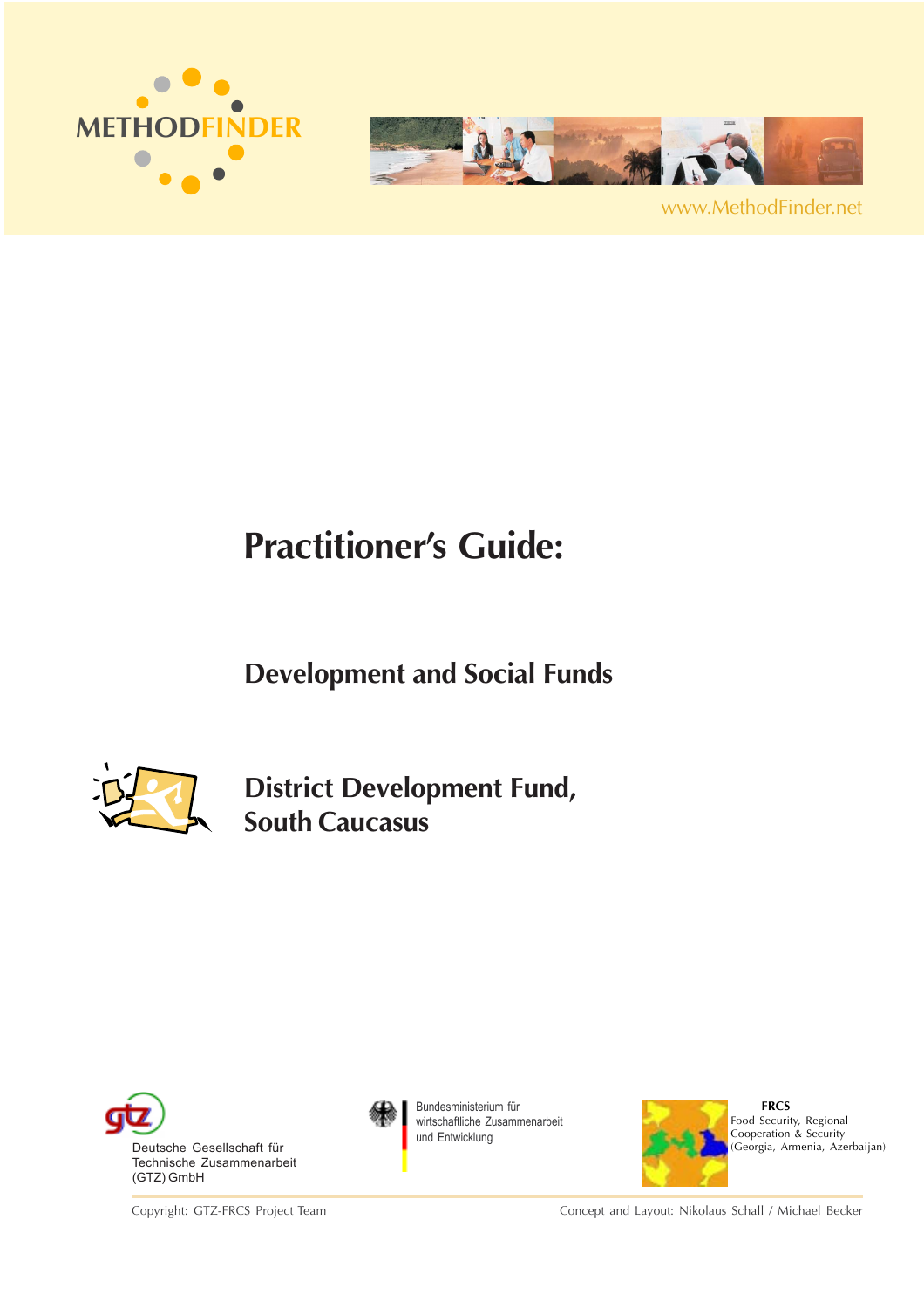





### **Example** | District Development Fund, **South Caucasus**

#### **Background**

The GTZ supported Food Security, Regional Cooperation and Stability (FRCS) programme seeks to strengthen local self-governance through community participation and the empowerment of rural citizens and their representatives, the mayors. Among the main instrument to be adopted for strengthening local self-governance is the provision of a District Development Fund (DDF).

The legislative framework in the three Caucasian countries Armenia, Azerbaijan and Georgia related to local self-governance provides for decentralised government at the communal level where local government authorities are charged with a range of responsibilities. They are  $t^{\alpha}$ 

- $\blacktriangleright$  ensure good governance;
- $\triangleright$  facilitate and manage the local development process;
- $\blacktriangleright$  provide services that address local needs;
- $\triangleright$  manage their organisation and work procedures;
- $\blacktriangleright$  establish effective linkages with the citizens;
- $\triangleright$  prepare and implement development plans and budgets and to ensure proper financial management.

These tasks are challenging, given that local self-governments are often plagued by chronic shortage of financial resources, and given that mayors and councillors received little education to understand their rights and responsibilities or to acquire the knowledge and skills to perform stipulated roles and functions.

Therefore, access to additional resources in form of a development fund has proven to be a key ingredient for the success of local-self governance.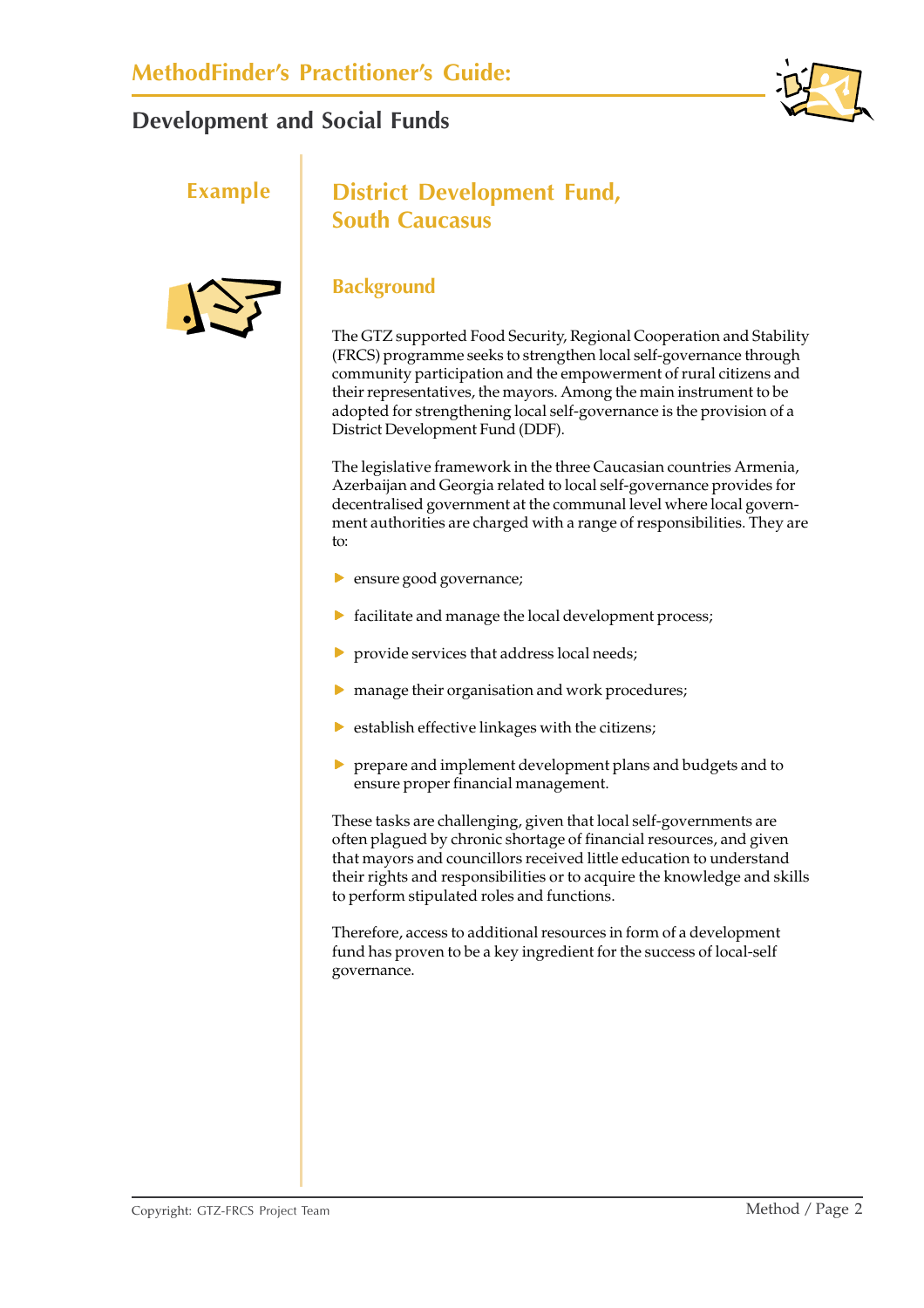



#### **Seven main principles and steps to establish the District Development Fund are:**

#### **Step 1: Development of a manual**

Defining the general objective(s), institutional principles, organisational procedures for the fund. Furthermore eligible sub-projects and targeted groups of the fund are defined.

#### **1.1 General objectives:**

The District Development Fund is a financial instrument to contribute to food security and poverty alleviation by financing small-scale projects that benefit the needs segments in the district. The Fund also contributes to community capacity building and to the coordination of development activities in the district. More specifically the fund addresses the needs of the poor and poorest in terms of:

- $\triangleright$  Creating income and employment generating activities;
- $\blacktriangleright$  Provision of basic services;
- $\triangleright$  Supporting capacity building and outreach (i.e. expansion into areas not presently covered).

#### **1.2 Institutional principles:**

**F** *Transparency:* 

A clear set of rules accompanied by a public monitoring and auditing system will protect food security and poverty-relevant spending against corruption. By ensuring that all community members are informed about the development project activities, budget and status of implementation greater public accountability will be achieved.

#### **F** *Efficiency:*

a) Accountability: The Fund will be subject of an biannual external audit to supervise financial and operational activities.

b) Rapid delivery: To provide the fund with greater operational flexibility and the ability to respond to emergency situations in a quick efficient and effective manner, it will seek to be as unbureaucratic and free from procedural and regulatory constraints as possible.

c) Annual work plan and budget: Project proposals, annual work plans and budgets shall be presented to all interested organisations. Budget and work plans are to be prepared according to the criteria defined in the manual.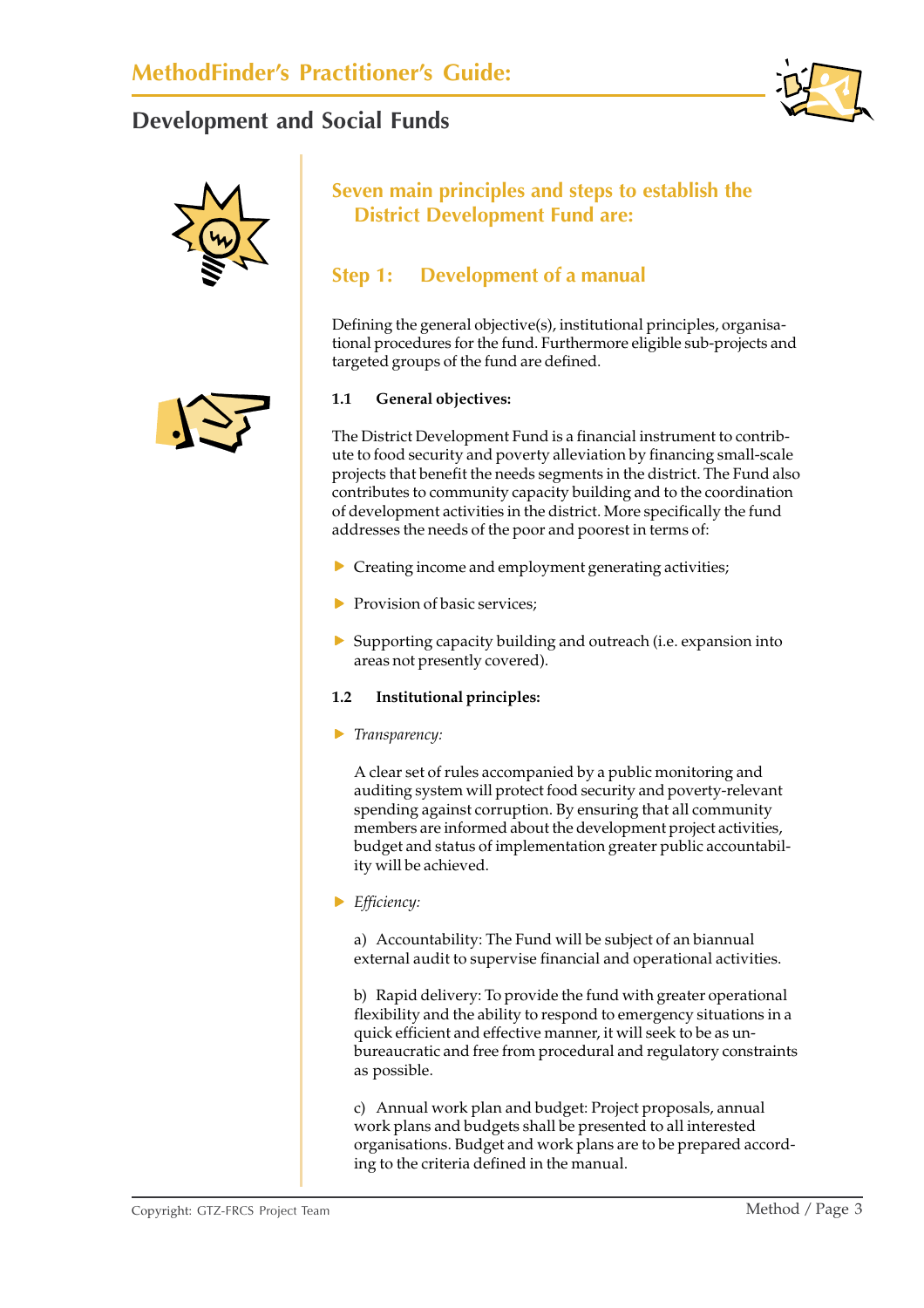



*Organisational procedures:*

- The fund is open to all communities and Community Union (CU) members.
- f A "Food Security Screening and Approval Commission" made up of representatives from the Community Unions, the Marzpeteran (Provincial administration) and the donor organisations contributing to the fund.
- $\triangleright$  The administrative, technical and financial autonomy to regulate its operations.
- $\blacktriangleright$  The Fund is subject to regular public audits.
- $\blacktriangleright$  The CU administers and monitors the fund at regional level.

#### *Eligibility:*

- $\triangleright$  The DDF will promote and finance through grants the establishment and rehabilitation of basic socio-economic development projects and social services, including income and employment generation activities. All activities are based on the needs of local population and meet the following key criteria:
- $\triangleright$  Project proposals are to be submitted by the beneficiaries themselves (members of the CU) through the CU.
- $\triangleright$  Projects must be socially, technically and economically feasible.
- $\blacktriangleright$  Maintenance of projects must be guaranteed by the communities.
- $\blacktriangleright$  Projects must be sustainable.
- $\triangleright$  Community contributions of at least 20% of the project investment cost of which, at least 5% has to be in cash (the remainder can be in kind) will be required from the community/villagers.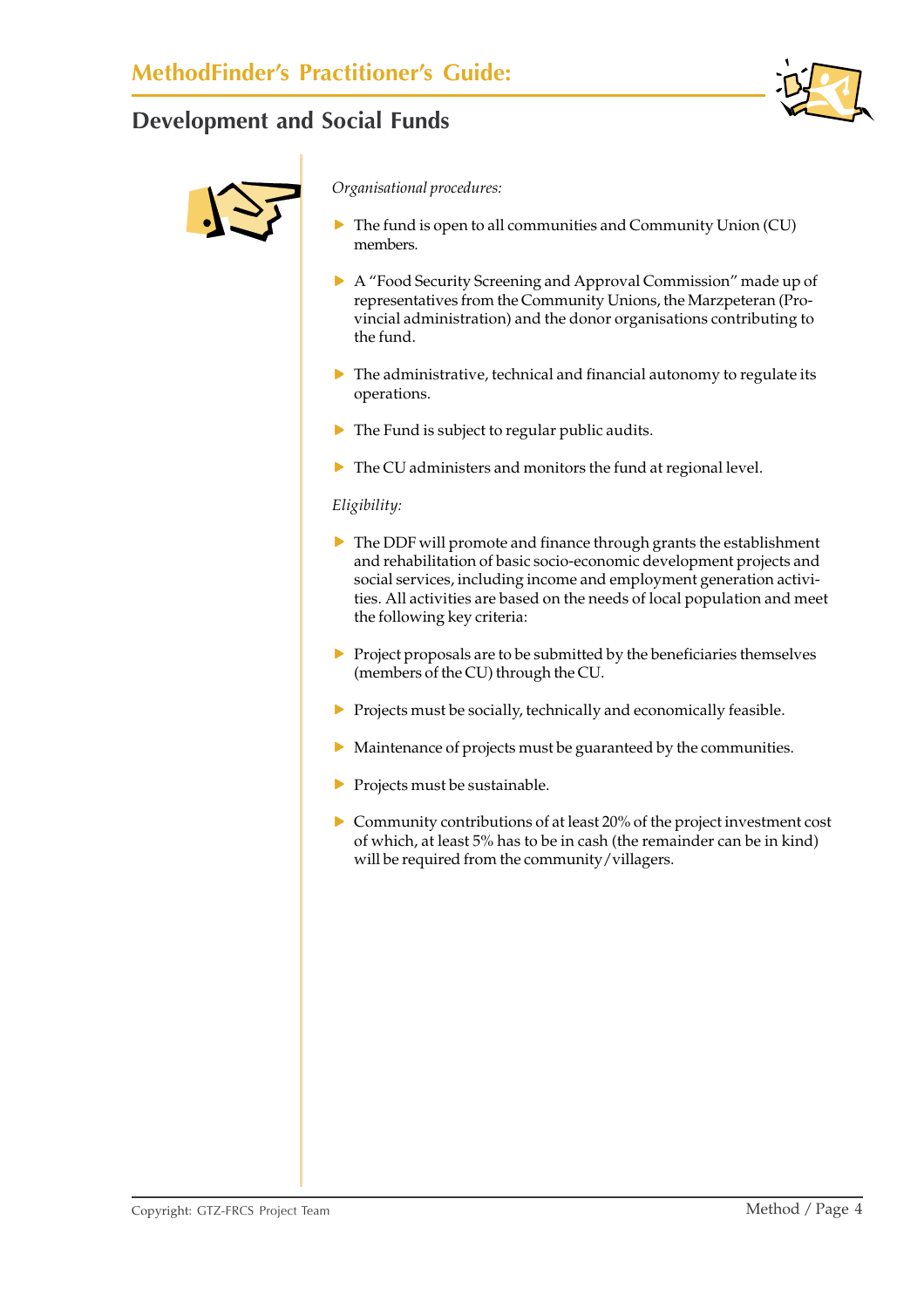



### **Step 2: Capacity building**

Promotion of cooperation and participatory processes at different levels of government in the region is of major importance for the fund. Therefore FRCS provides a broad capacity building scheme that targets local communities, municipalities, regional authorities as well as NGOs. Training for *communities* is related to general project management (mobilisation skills, organisation of community groups, project identifications, planning and implementation, communal savings and loan schemes, etc.) and to food security, employment and/or income generation.

Training for *Community Unions* is provided to improve the general performance and citizens-orientation of local self-governments. Furthermore, their capabilities at mobilising the people in towns and villages and working closely with them needs to be strengthened.

Furthermore, *selected members of the Community Unions* (i.e. chief executive officers, chairpersons and their deputies and accountants) are trained on how to access external sources of funding in order to promote sustainability of local self-governments beyond the life span of the District Development Fund. The training builds upon their capacity to develop a strategy to approach potential sources of funding and to acquire the necessary skills for presentation, discussion and negotiation with potential funding organisations.

*Representatives of province administration* are trained to improve the overall responsiveness of regional stakeholders to the participatory planning process at the community level. For regional administrators to perform stipulated roles and functions as supervisory bodies for the local level, training sessions are provided to increase their understanding of participatory planning approaches, decentralization and good governance.

Training for *NGOs* is provided in the areas of participatory planning and implementation approaches, financial management and networking to support the institution building of civil society. The great strengths of NGOs – flexibility, speed of reaction due to comparatively less bureaucratic procedures as well as political independence – are particular advantages in developing work.

A typical approach for capacity building has been illustrated in figure 1 in form of a "road-map" that was developed for the FRCS project: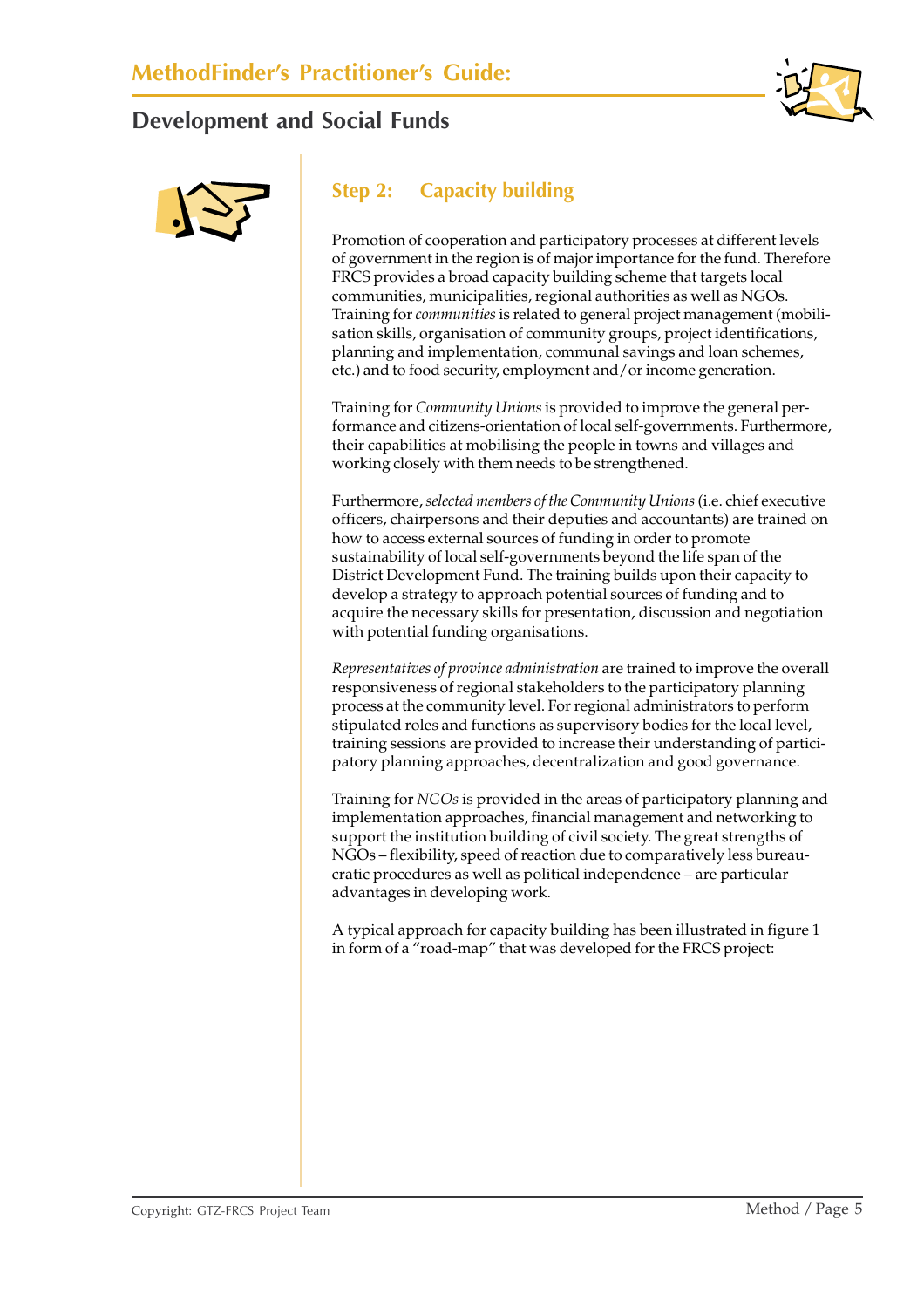



*Figure 1: Process for capacity building, including training of trainers*



#### **Step 3: Project identification**

The CU inform local communities about the fund, how the communities can request projects and selection criteria, conditions for financing (financial contribution from communities), maintenance obligations, etc. A public meeting is held to prioritise the projects they wish to apply for. Project proposals are written by the community mayor and approved by the councillors. Proposals are submitted including Minutes of Meeting to the Community Unions.

#### **Step 4: Project assessment**

The CU assesses the project proposals and prioritises them according to defined criteria in the manual. Projects up to an amount of US \$ 5000 can be approved by the CU. Projects exceeding that amount are submitted to the "Food Security Screening and Approval Commission". If within 14 days no letter of objection is received the project is deemed as having been approved. Table 1 provides an example of the project selection process.

#### **Step 5: Contract**

After project approval the contract between parties is concluded. The contract includes a maintenance and operation plan. Responsibilities for procurement, supervision, modes of payment and handing over are defined. If applicable and in accordance with the plan, a maintenance fund, managed by the community group, may be established to finance the daily operating costs and maintenance costs on an annual basis.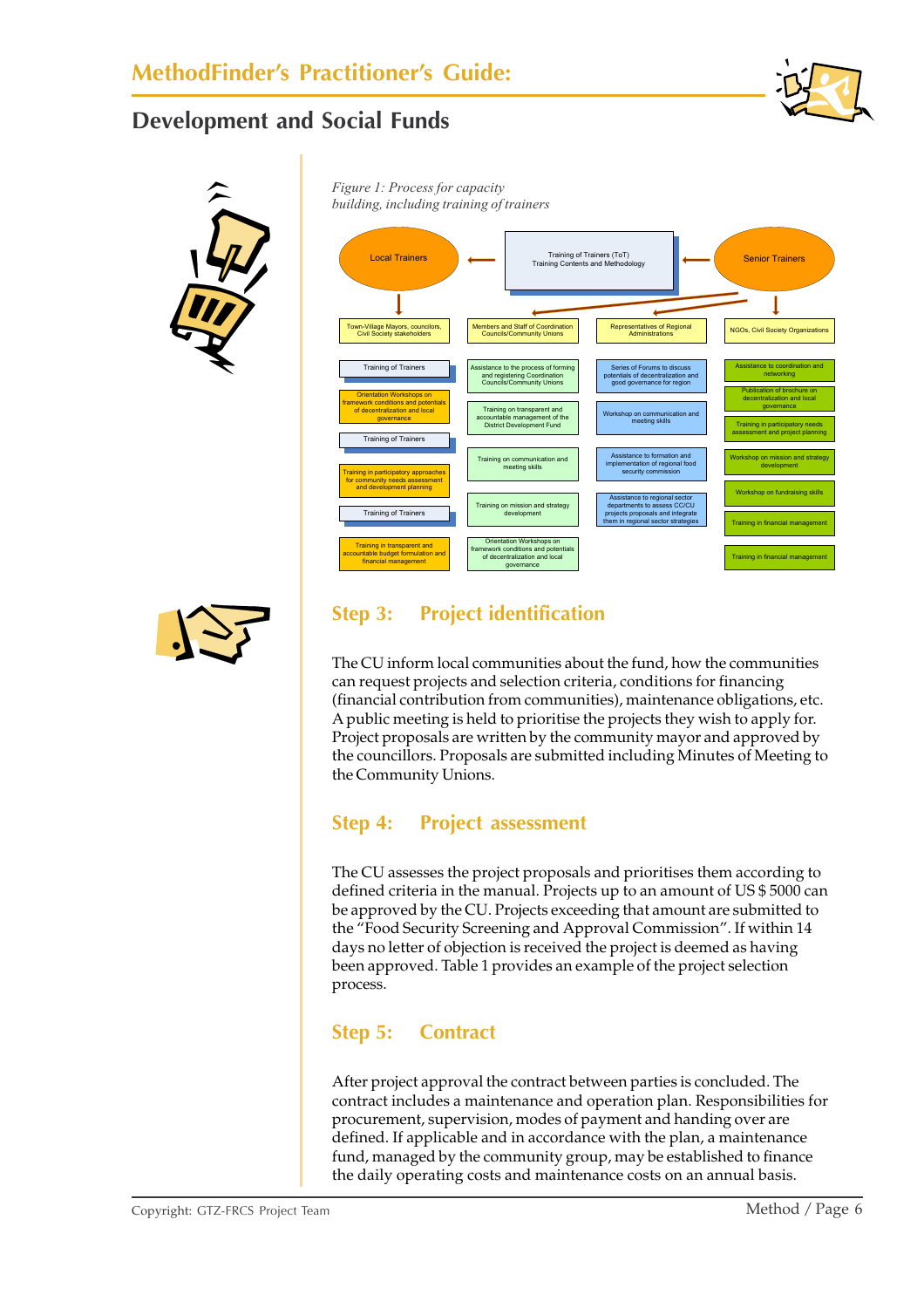*Table 1: Example of criteria to be applied for project selection*

#### **Project Selection Criteria used by Community Unions**

Project Proposals submitted to the community unions for selection have to contain the following data for prioritization according to determined criteria. For each criterion an evaluation table is developed by the members, which may look as follows:

| Project cost     | Points |  |
|------------------|--------|--|
| less then \$1000 | 10     |  |
| \$1000-\$1500    | 9      |  |
| \$1500-\$2000    | 8      |  |
| \$2000-\$3000    | 7      |  |
| \$3000-\$4000    | 6      |  |
| \$4000-\$5000    | 5      |  |
| \$5000-\$6000    | 4      |  |
| \$6000-\$7000    | 3      |  |
| \$7000-\$8000    | 2      |  |
| more than \$8000 |        |  |

The main criteria used, are the following:

**Project costs** - the lower the better, lower costs per project lead to more projects are **DECO THE LIGHT WAS DETERMINED FOR AN ADDRESS**;

**Project costs per user** - the lower the better; costs are then calculated per user to

eliminate the difference between bigger and smaller communities, and it also means that<br>for the same amount of investments more people will benefit;<br>**Community contribution (%)**1 – the higher the better, the more communiti The community contribution is also a competition element and the more communities are contributing the higher is the ownership after the project is completed;

**Direct beneficiaries** - the higher the better, the objective of any project is to involve and target as many beneficiaries as possible;

**Project participants** - the higher the better, the same principle is applied here, projects where more people are actively participating, FFW, CWF or even for free (community mobilization);

**Maintenance and operation costs (M&O)** - the lower the better for sustainability reasons, the communities should be able to afford them

**Maintenance and operation costs per user** - the lower the better, during discussions of the project the members of the community will know how much each household will have to pay, the lower this costs is the higher is the probability that the household will pay;

*Additional criteria can be developed and applied depending on the objectives of the projects.* 

The numbers (points) are then added up.

Furthermore, points are also distributed related to community status and sector priorities. Based on the decisions of the members the sectors and communities are ranked and the weighted.

#### *EXAMPLE*

- **Community Status**
- Mountainous (as per national policy)
- Refugee population (in % of total population)
- Bordering (proximity to national border)
- War affected (% of buildings and infrastructure affected or destroyed) - Multiethnic
- Emergency (drought, floods, storms, earthquakes)
- **Sector weighting (example from Agstafa, Azerbaijan)**
- 1. Irrigation
- 2. Non-agriculture economic development
- 3. Agriculture
- 4. Schools
- 5. Kindergartens
- 
- 6. Health - 7. Drinking water
- 
- 8. Culture houses

#### **Practical Example**

This example is taken from the Coordination Council of Agstafa, Azerbaijan. Data on two project proposals are compared:

Kindergarten rehabilitation in Vurgun community Drinking water line rehabilitation in Khatai community

| Community        | <b>Points</b><br><b>Project Cost</b> |                |
|------------------|--------------------------------------|----------------|
| Vurgun           | \$3 900<br>6                         |                |
| Khatai           | \$4 870                              | 5              |
|                  | <b>Project Cost per users</b>        | <b>Points</b>  |
| Vurgun           | \$19.5                               | 3              |
| Khatai           | \$7.4                                | 5              |
|                  | <b>Community Contribution</b>        | <b>Points</b>  |
| Vurgun           | 21,8%                                | 4              |
| Khatai           | 10.3                                 | $\overline{c}$ |
|                  | Direct beneficiaries                 | <b>Points</b>  |
| Vurgun           | 200                                  | 2              |
| Khatai           | 658                                  | 4              |
|                  | <b>Project Participants</b>          | <b>Points</b>  |
|                  |                                      |                |
| Vurgun           | 6                                    |                |
| Khatai           | 22                                   | 3              |
|                  | M&O costs (annual)                   | <b>Points</b>  |
| Vurgun           | \$200                                | 8              |
| Khatai           | \$460                                | 8              |
|                  | M&O costs per user                   | <b>Points</b>  |
| Vurgun           | \$1                                  |                |
| Khatai           | \$0.6                                | 6              |
|                  |                                      | Total          |
| Vurgun<br>Khatai |                                      | 31             |

Community Status and Sector Weightings in Agstafa Coordination Council

| War affected            | $-1.5$ | Irrigation     | $-1.8$ |
|-------------------------|--------|----------------|--------|
| Bordering               | $-1.4$ | Drinking water | $-1.7$ |
| Mountainous             | $-1.3$ | Kindergartens  | $-1.5$ |
| Emergency               | $-1.2$ | Schools        | $-1.4$ |
| Refugee populated - 1.1 |        | Agriculture    | $-1.3$ |
| Multiethnic             | $-1.0$ | <b>SME</b>     | $-1.2$ |
|                         |        | Culture houses | $-1.1$ |
|                         |        | Health         | $-1.0$ |

Vurgun is a mountainous village and wants to implement a kindergarten rehabilitation project:

Vurgun = 31x1.3x1.5=60.45

Khatai is a bordering, mountainous and war affected village and wants to implement a drinking water project

Khatai = 33x1.4x1.3x1.5x1.7 = 153.15

After applying the criteria catalog contained in the Agstafa Coordination Council fund regulation manual the Khatai community project receives a higher number of points and is prior against the Vurgun project for funding.

1 % are used in order to be able to compare small and larger communities